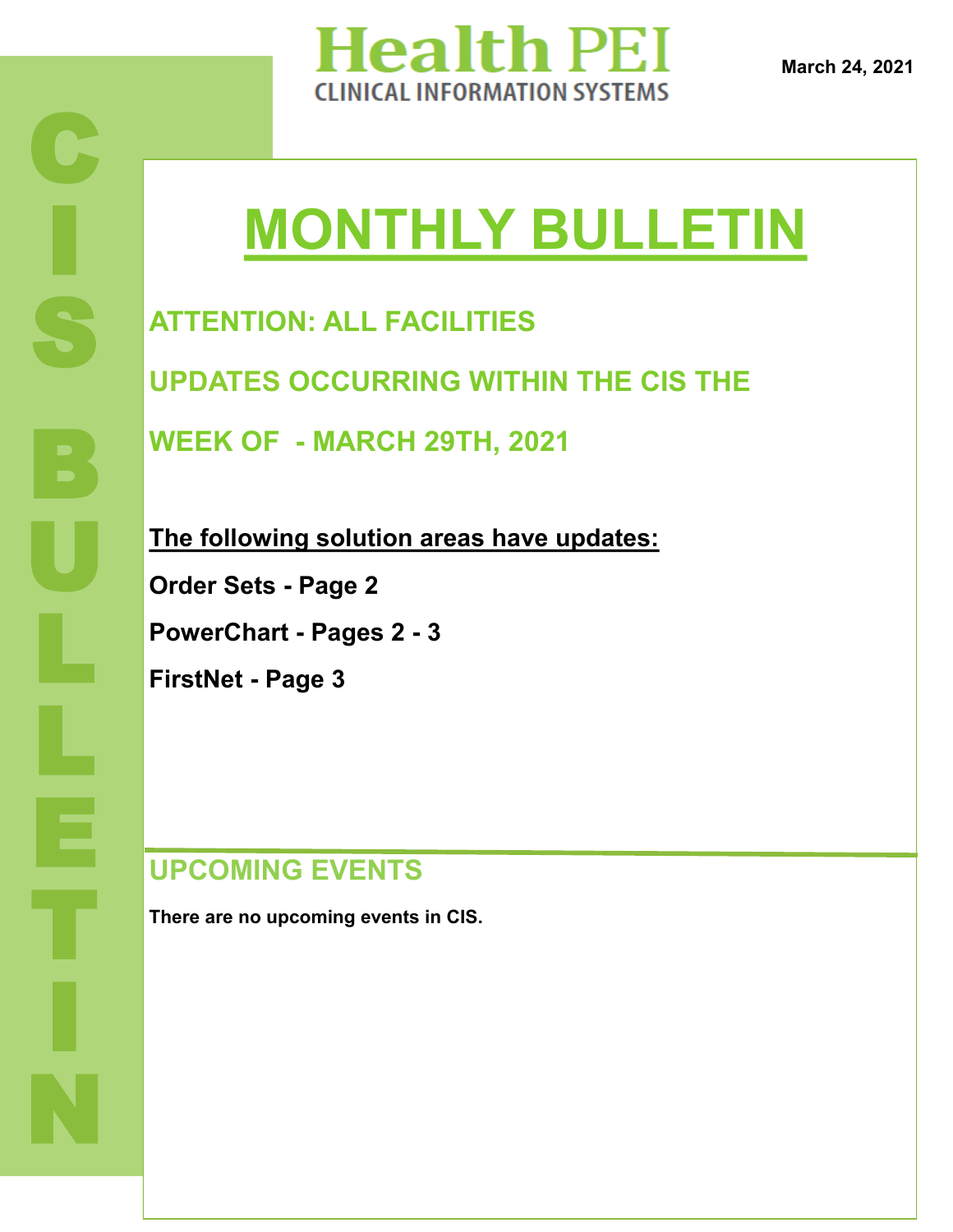

### **Order Set Update:**

There are two new order sets being released this month:

- 1. Adult Opioid Withdrawal Syndrome Management
- 2. Treatment of Severe Malaria

## **PowerChart Update:**

**FYI - (QEH Only) New Order:** Follow up to PT Outpatients - QEH. Order prints a requisition to the Physical Medicine Department at QEH.

**QEH/PCH Order Update: New Orders:** Consult PT Neonatal and Consult OT Neonatal

**Bristol Stool Chart:** Will now be accessible in the Adult Assessment

| <b>E</b> Adult Assessment - ZZ TEST, PATIENT FOURTEEN |                                                                                      |                                            |  |
|-------------------------------------------------------|--------------------------------------------------------------------------------------|--------------------------------------------|--|
|                                                       | ▎▎▊◔▏▓◙▗▗▏่่■▩░                                                                      |                                            |  |
|                                                       | *Performed on: 2021-Mar-10<br>$\frac{1}{\sqrt{2}}$ v<br>$\frac{1}{\sqrt{2}}$<br>1446 |                                            |  |
|                                                       | Adult Assessm <sup>A</sup>                                                           |                                            |  |
|                                                       |                                                                                      |                                            |  |
|                                                       | Vital Signs                                                                          | <b>Bristol Stool Chart</b>                 |  |
|                                                       | Bilateral and C                                                                      | <b>Bowel Movements - Last 3 Recordings</b> |  |
|                                                       | Additional Girth                                                                     |                                            |  |